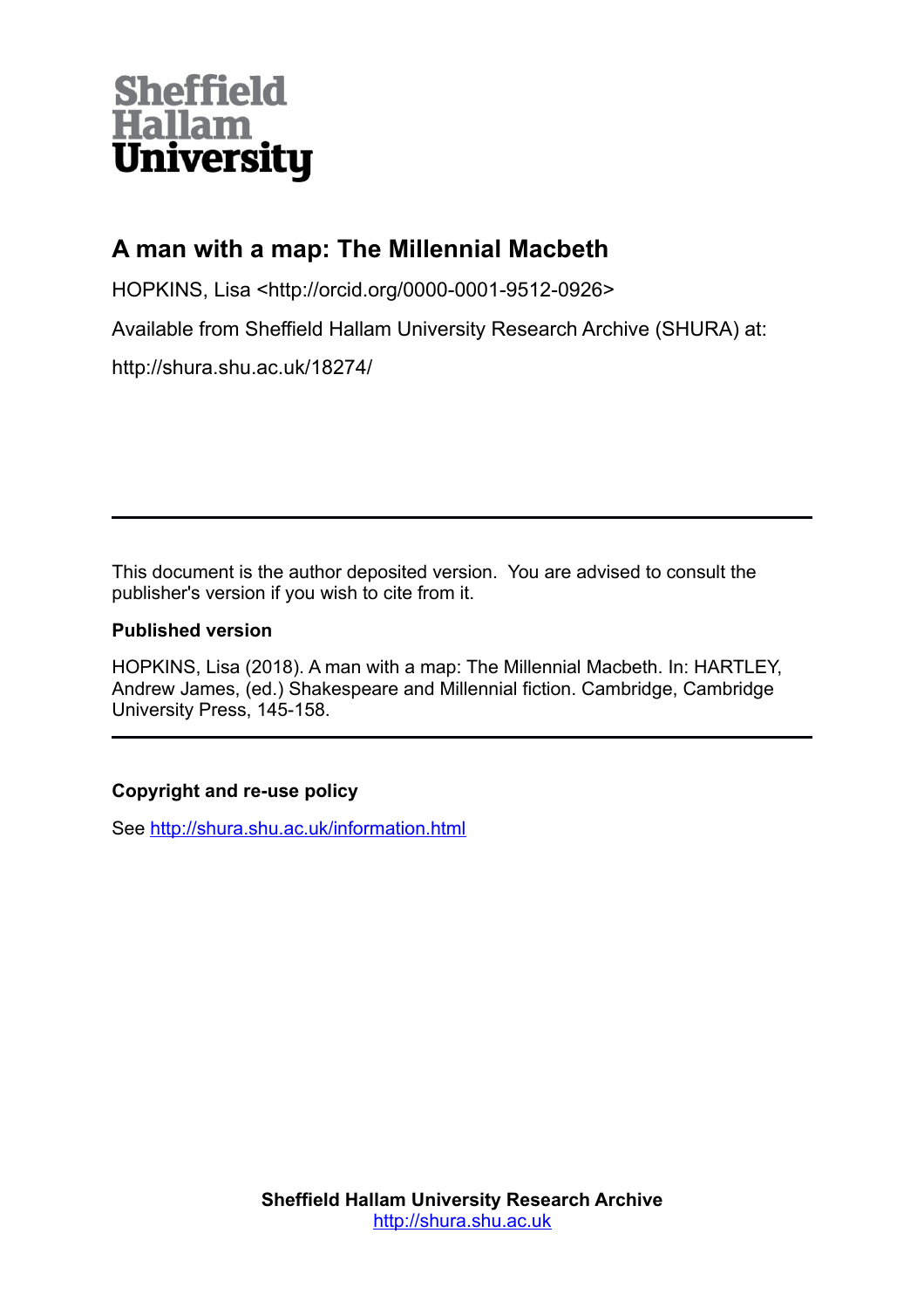#### **A Man with a Map: the Millennial Macbeth**

In January 2012 David Cameron finally acceded to the view of the SNP that a referendum on Scottish independence should be held. The Edinburgh Agreement was finalised in October of that year, and in 2014 the referendum was actually held. The actual piece of lesiglation which the referendum threatened to overturn was the Act of Union of 1707, but the process of bringing the two countries together started a century before that, when James VI of Scotland succeeded his cousin Elizabeth I of England in 1603, becoming the first monarch to sit on the thrones of both kingdoms. It was, undoubtedly, this arrival of a Scottish king in England which prompted Shakespeare to write *Macbeth* in 1605. Ultimately, Scotland voted no to independence, but ironically that led to it becoming perceived as more directly Macbeth-like: Rachel Sylvester and Alice Thomson noted in a *Times* interview with its new first minister Nicola Sturgeon that to the English establishment "she is Lady Macbeth, standing behind Ed Miliband, knife in hand, plotting the destruction of the UK" (34).

The historical Macbeth reigned from 1040 until 1057, and according to contemporary chroniclers was by no means the monster depicted by Shakespeare. Shakespeare's insistence on Macbeth as evil may well reflect the fact that he, like many of his contemporaries, regarded the advent of the Scots king as cause for alarm, and in the centuries since the play was written both Macbeth and Lady Macbeth have become bywords for tyranny and cruelty. In this essay, I shall be looking at three books which do this, A. J. Hartley and David Hewson's 2012 *Macbeth: A Novel*, Susan Fraser King's 2008 *Lady Macbeth: A Novel*, and Lisa Klein's 2009 *Lady Macbeth's Daughter* (which wisely does not claim to be a novel and which an uncharitable reader might consider best termed a teen romance). First, though, I want to look at a book written rather earlier than these, Dorothy Dunnett's 1982 *King*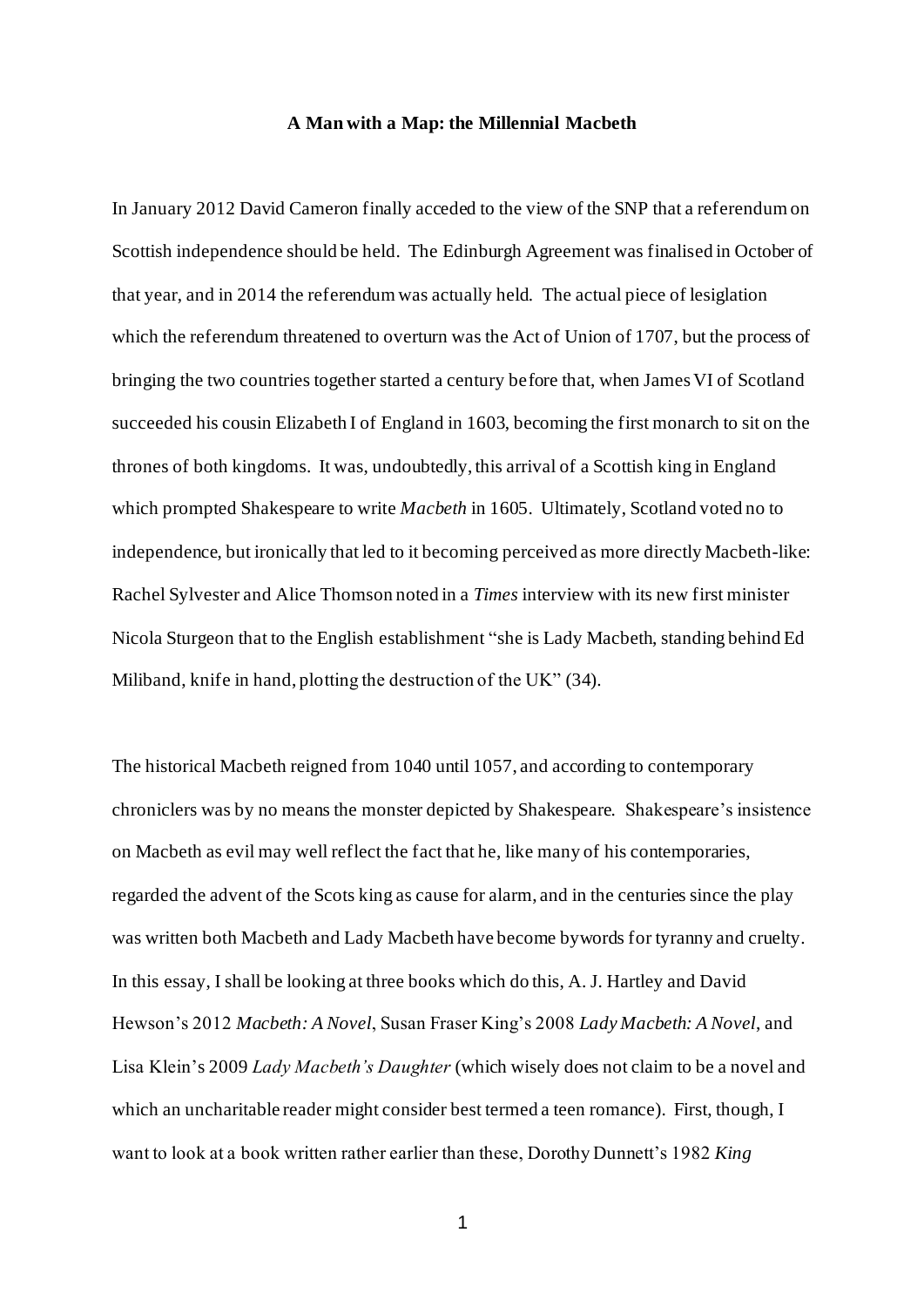*Hereafter*, which like her better-known Lymond and Niccolò chronicles self-consciously positions itself as writing Scotland's story in ways which draw on both Scottish literary tradition and Dunnett's own quasi-public position as wife of the editor of *The Scotsman*. As Diana Wallace observes, 'Dunnett was using a genre pioneered by a Scotsman (Sir Walter Scott) to write about Scottish history and nation formation, and she was doing so during a time when nationalism in Scotland and Wales was undergoing a revival' (144).

The eleventh century saw Scotland called upon to make definitive choices not only between paganism and the Christian church but between two different kinds of Christianity, Celtic and Roman. The real King Macbeth went on pilgrimage to Rome but was buried on Iona, which had been founded by the Irish St Columba. During his lifetime England, to the south, was ruled first by the Viking Canute and later by the devoutly Christian Edward the Confessor, who was subsequently canonised, while Orkney, to the north, was firmly under the sway of Jarl Thorfinn Sigurdsson and very much in the cultural ambit of Norway (Thorfinn and Macbeth were cousins, and Macbeth is mentioned in *Orkneyinga Saga*). It is therefore no wonder that books written about Scotland at the beginning of the second millennium should look back to this crucial period of Scottish history at the beginning of the first millennium, when so many aspects of the country's identity were in flux.

Although it was written well before a referendum on independence became a real possibility, the fact that *King Hereafter* begins in the year 1000, as noted in the first sentence (9), clearly suggests that it glances forward to what the Scotland of the future might be like. Dunnett takes the radical and surprising decision to make her Macbeth the same person as Jarl Thorfinn of Orkney. The actual Macbeth was the son of Findlaech, mormaer of Moray, and his mother and Thorfinn's were sisters, daughters of Malcolm, King of Scots; Dunnett gives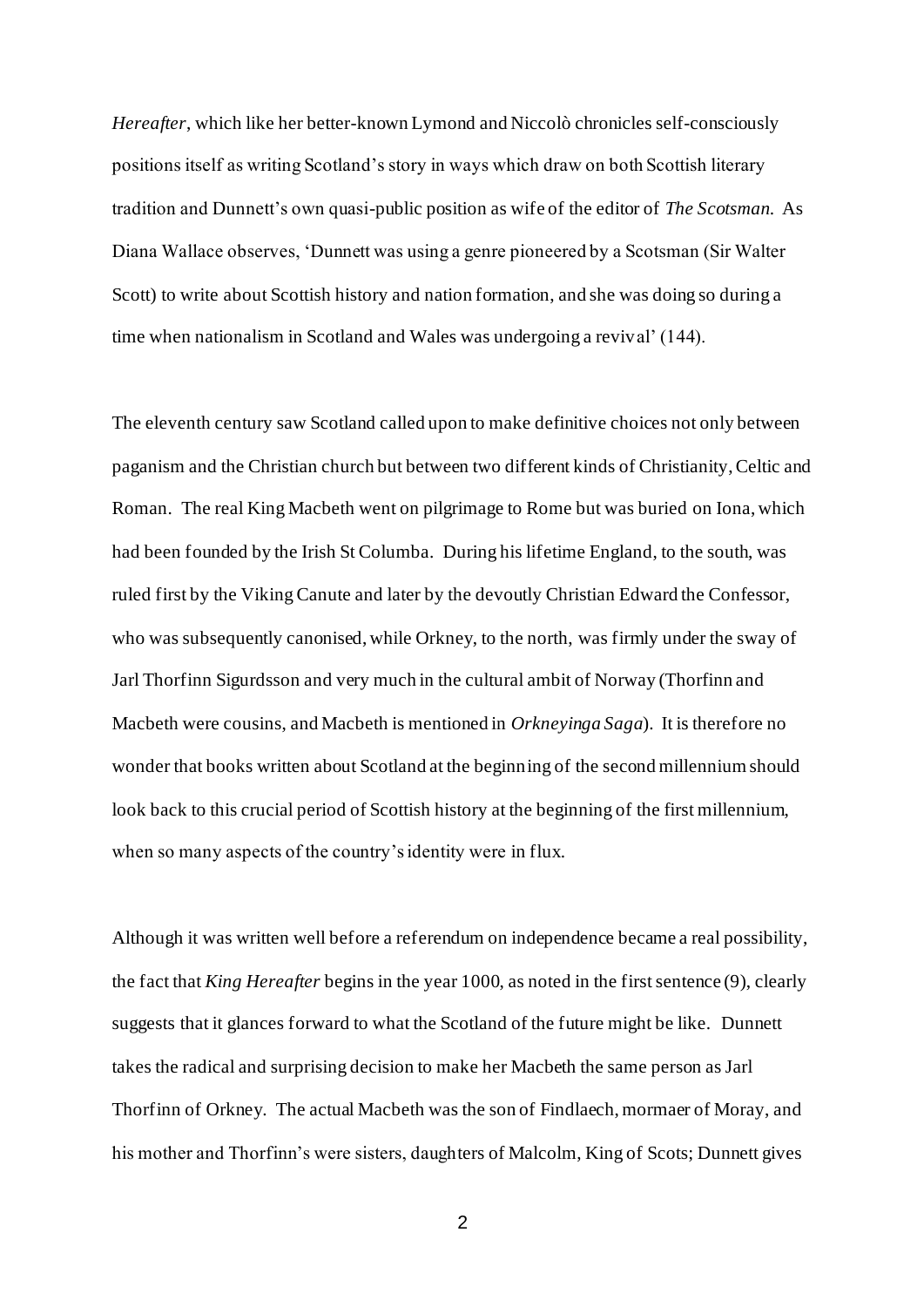Malcolm only one daugher, Bethoc, but has her marrying three times, making Macbeth Findlaech's stepson rather than his son and also the half-brother of Duncan, the son of Bethoc's first marriage, an unpleasant, bumptious youth whose passing no one laments. The beauty of this move is that it allows Dunnett to do justice to the importance of Norse influence on Scotland, and to remind us that it was historically more closely connected to Scandinavia and Ireland than to England (indeed James I's queen Anna of Denmark was a living exemplification of this). The fact that Thorfinn is so closely related to Dunnett's earlier hero Francis Crawford of Lymond also invites speculation on how Scotland will develop, since Lymond's personal destiny is consistently presented as bound up with that of Scotland. Crinan looking at Thorfinn thinks "Any man, if he acted well enough, could conceal his uneasiness. No man whom he had ever known could hide the signs of a leader stretched beyond his capacity. A cough, perhaps; or an irritation of the skin; or the fine play of the muscles by the eye or by the lip that no physician he knew had been able to conjure away unless he took the man's office with it" (277). This emphasis on the body of Thorfinn recalls that placed on the athletic skills of Francis (and Niccolò after him). This is a world in which "the kings of Alba had to fulfil only three requirements. They had to be of the royal blood within four generations; they had to be whole and without physical blemish; and they had to excel, in strength and leadership, any one of their rivals" (279). The man who embodies Scotland must be a perfect specimen.

Like Dunnett's other heroes, Thorfinn does indeed epitomise Scotland. "The new King, whose hair was not the red-gold of the Celt or the straw-white of the Norseman but black as that of the Picts who had ruled this land two hundred years ago" (290) is a walking index to the various peoples who have contributed to the ethnic mix of the nation. When he comes to the throne, "the country had no voice to speak with" (298), but he gives it one, and under his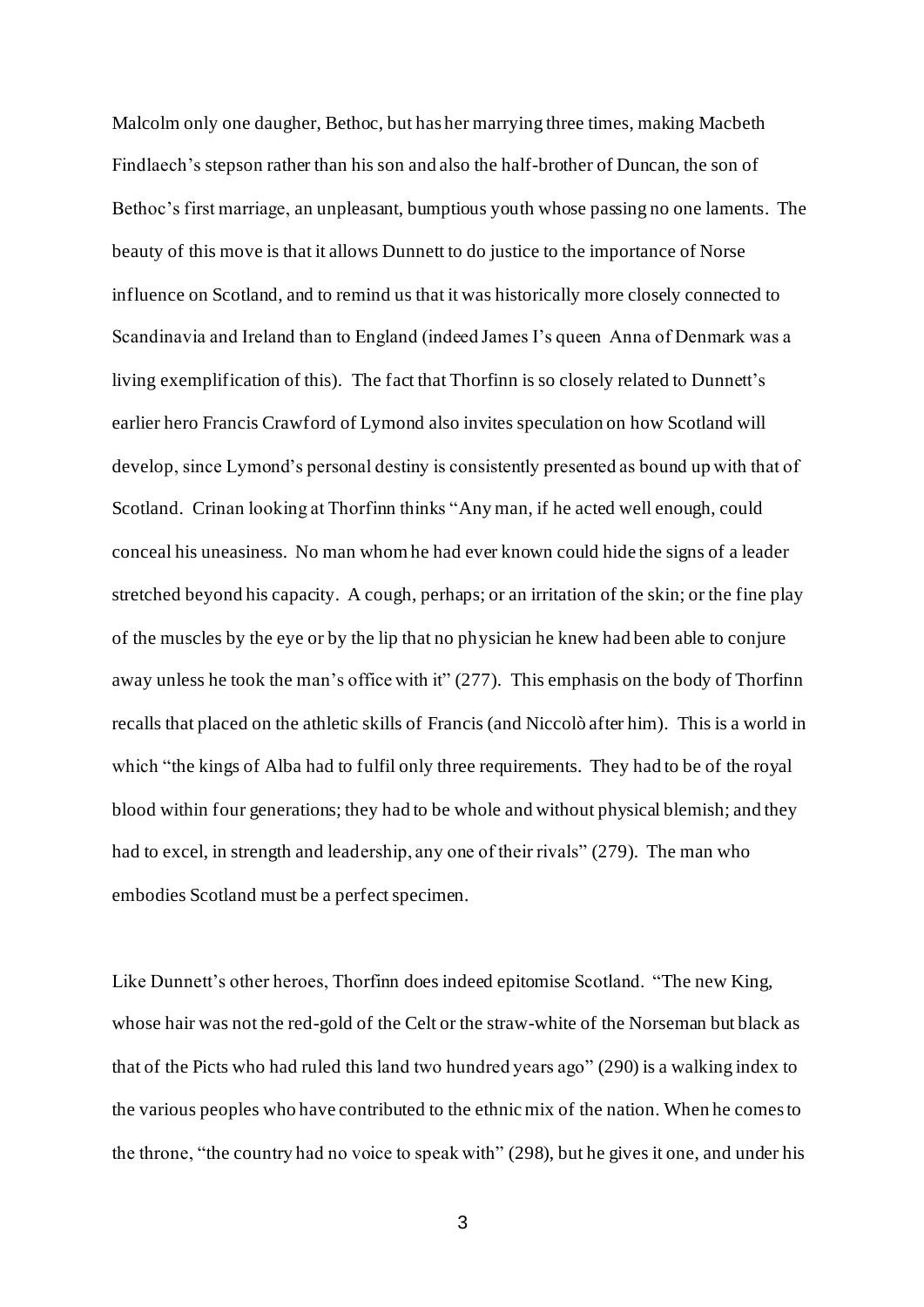guidance Alba begins to turn into Scotia. "The kingdom of Alba, you might say, was forged in one sense as the cavalcade of young men who were its heirs moved past the engraved milestones of Agrippa and took the royal road south to Rome the Golden" (509); returned, Thorfinn calls a meeting of his mormaers, "from Thorkel Fostri in Orkney to Thor of Allerdale in the south", and "uniformity was the theme of the meeting" (568). This is the birth of a nation.

It is therefore not surprising that Dunnett gives her Macbeth children. Although he and Groa suffer from a form of secondary infertility in that for most of the book they are unable to produce any further children, Dunnett's Thorfinn, like his historical counterpart, has two sons, Paul and Erlend, who succeed him in Orkney while his stepson Lulach, here as in history Lady Macbeth's son by her first marriage, inherits Scotland (though he will not keep it long). Those who have read Dunnett's Niccolò series (of eight books) and her Francis series (of six) will realise at once that the implication is that both those heroes are likely to be descended from Thorfinn and are indeed to be understood as in some sense reincarnations of him, just as Francis descends from Niccolò and seems to reincarnate Niccolò's dead twin; even Johnson Johnson, the hero of Dunnett's series of sixties-set spy novels, has Scottish ancestry, suggesting that he may be a descendant of Niccolò and Francis. For Dunnett, there is a type of great man who needs to rise again across the centuries if Scotland is to prosper and advance, and Thorfinn/Macbeth was one of them.

The most prominent feature of Dunnett's early medieval Scotland is its connectedness. "Money arrived from Thorfinn, with a gold arm-band weighing sixteen ounces. A third of the coins were silver pennies from Cologne, and among the rest there were three from Baghdad" (70). When Sulien asks "Thorfinn, why are you so interested in Pope Leo?" the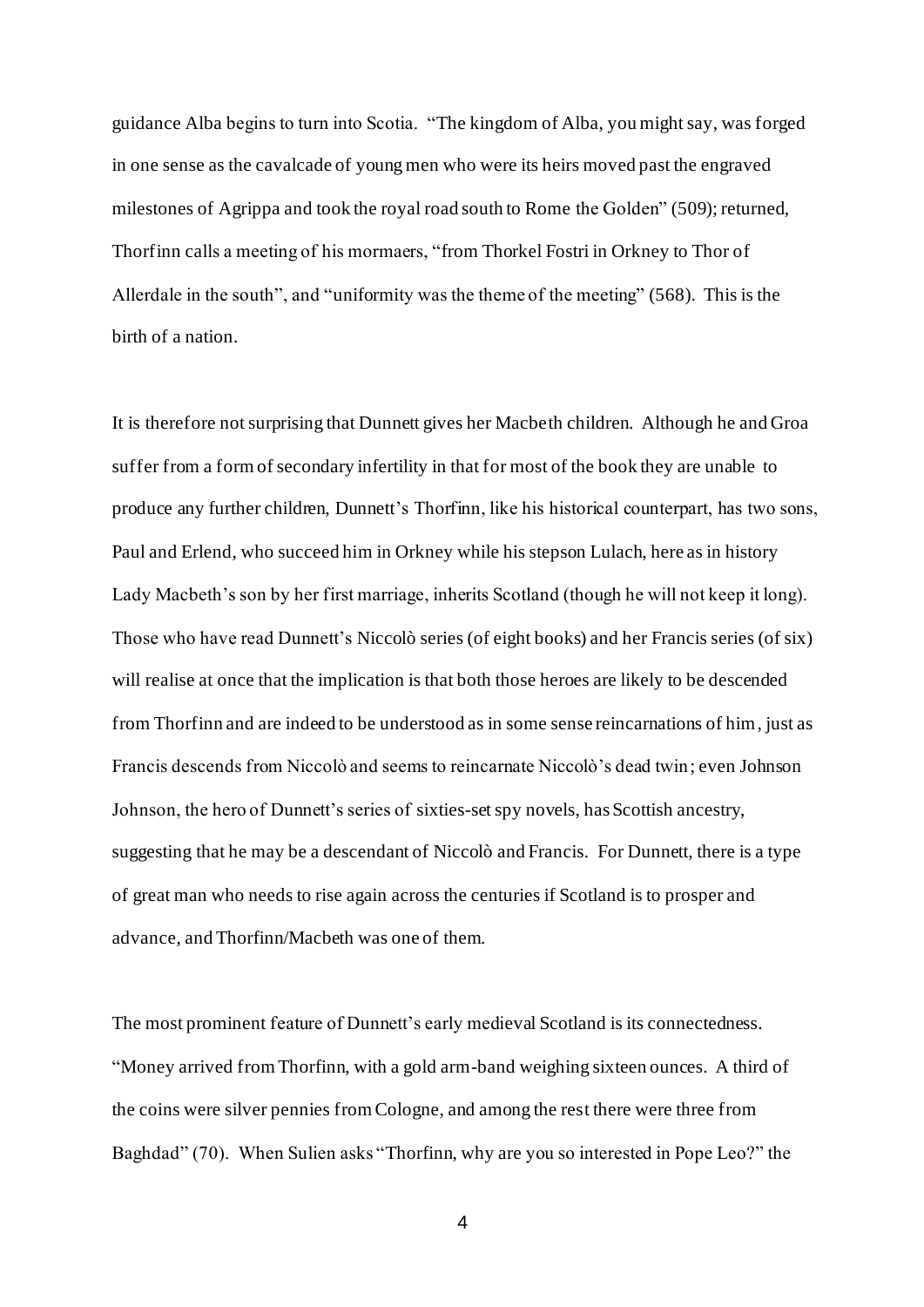answer is "Because I enjoy listening to a Breton scion trained in Scotland and Ireland and about to join a major Welsh monastery discoursing on the troubles of the Coarb of St Peter. What else happened at Rheims?" (471); later Archbishop Adalbert of Hamburg tells Thorfinn "How, fifty years ago, the Emperor's great-great uncle opened the tomb of Charlemagne in Aachen, the second Rome, my dear Mak Betta … He was laid in silks from this bale, among elephants" (490). Some of the emphasis on the material is clearly attributable to the fact that like her other books, this one is visibly inspired by things Dunnett has seen on her travels. "Abbot Maieul and his superior, the Archbishop of Cologne, with his famous crucifix in which Christ wore the piled hair and blue and classical features, carved in lapis lazuli, of the Empress Livia" (504), for instance, has the air of having been inspired by something she has seen; however, it also creates a sense of Scotland as strongly linked to Europe (and beyond) which will be familiar to anyone acquainted with Dunnett's other books, though they are set in later historical periods (the fifteenth and sixteenth centuries respectively) and readers may not have expected this sense of cosmpolitanism to obtain quite so early. This is very much the Macbeth who made a pilgrimage to Rome, a cultured and well-traveled man, as Dunnett would have known from her typically extensive research that the historical Macbeth did. Dunnett's early medieval Scotland is pointedly not backward. When the guestmaster in the Alps says "We had a party from the north of the world, from Alba, two weeks ago" the English sheriff Alfred asks "On all fours? In animal pelts?" (512), but these people are no savages:

'I know what happens at a king-making,' offered one of the younger Salmundarsons. 'I've a cousin in Derry that told me once. They slaughter a mare -' Three people groaned.

' - and bring her to the new King, and the new King makes … does … pretends that it's a mistress.'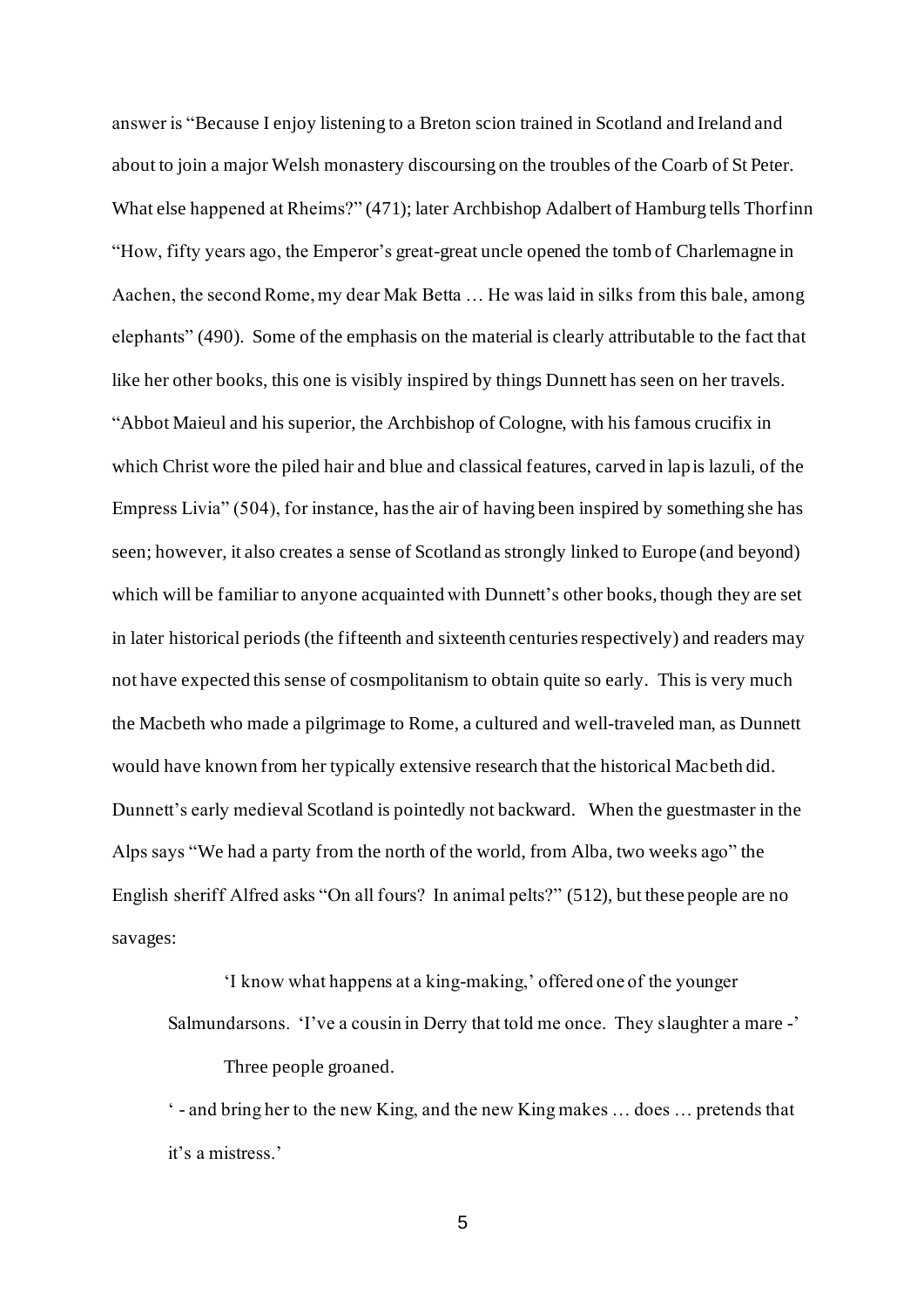Everyone groaned.

(150)

Anthropologists might say that this is how early Celtic societies operated, but Dunnett's eleventh-century Scots think it would be very silly, and only the greenest of them believes in such a possibility.

Above all Thorfinn/Macbeth himself has a sophisticated geopolitical awareness: when he hears the name Forne, he comments "Crinan's son-in-law. And next door, of course, to Lincoln" (183). Forne is important because he, like Crinan, is a mint-master, and Thorfinn, like Dunnett herself, is well aware of the importance of the sinews of war. The shipmaster speaks of "those that didn't like foreigners, although how the fools thought you got in your wine and your pepper and your sword-blades without them was a different matter" (590) and Thorfinn when offering Siward a division of Lothian says "We have drawings. You will be shown them" (663). This is a man who, in every sense, knows where Scotland sits on the map.

Thorfinn both is and is not Macbeth. At the coronation "Even Sulien, who knew something of Thorfinn's possessions, caught his breath when he entered the hall with the rest and saw the hanging lamps, with their scented oil and golden twined beasts, and the glistening silk of the hangings, and the burden of glass and of silver and gold on the woven cloth of the long boards, set Saxon-style with the cross-table at the far end" (288). This is is the first point of direct intersection with the play and Rognvald, Thorfinn's nephew and fellow joint earl of Orkney, functions as a form of Banquo's ghost, but what he embodies is not evidence of any guilt on Thorfinn's part but a Viking identity of which the mainland Scots are nervous. When Thorfinn punishes his intrusion by having him whipped, he is more Hal than Macbeth,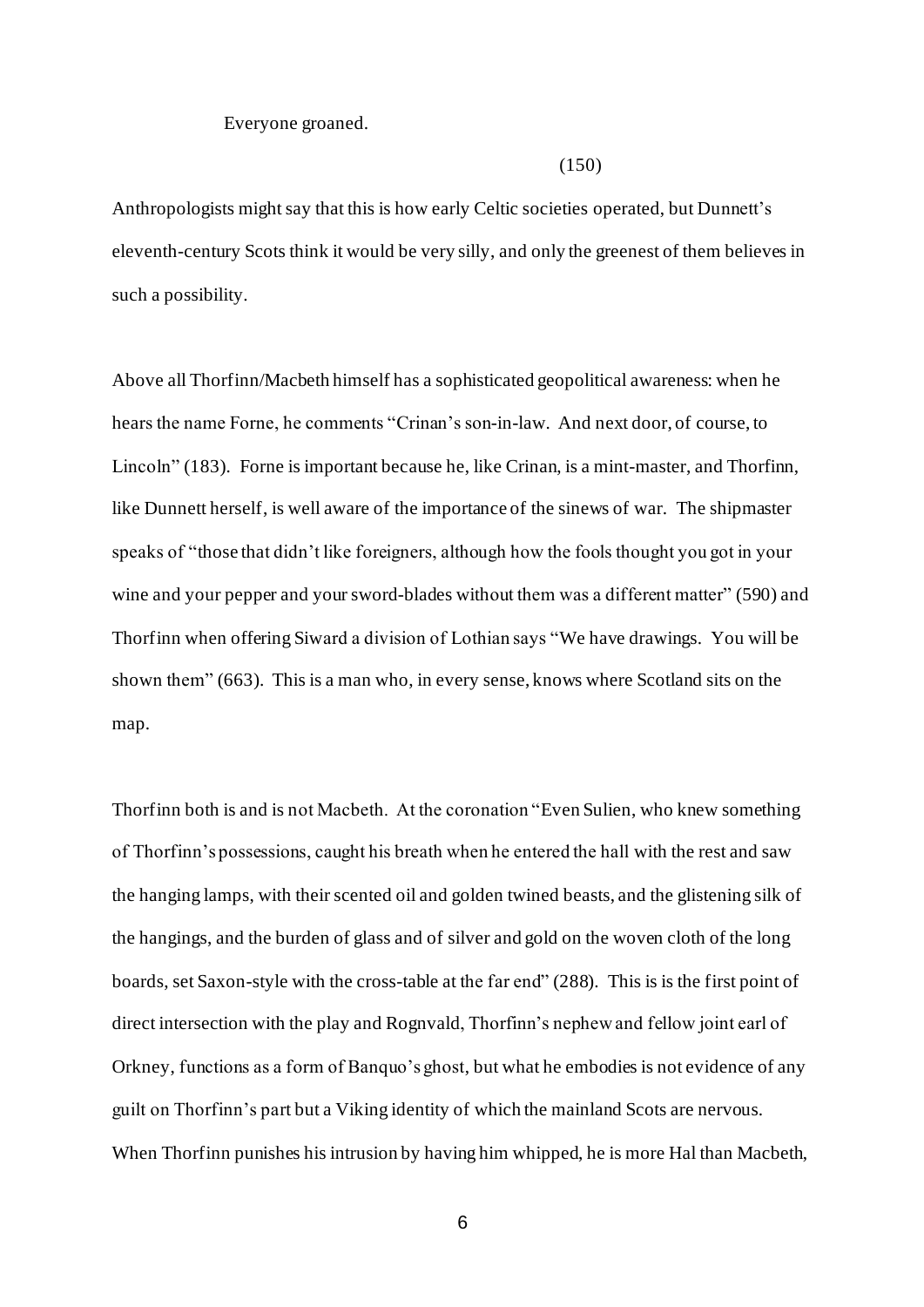casting off the companion of his former life at some personal cost. There is a more definite glance at *Macbeth* when after the coronation Groa asks Thorfinn if he could sleep and he says "Probably never again" (295). The true point of intersection, though, lies in the fact that Thorfinn's kingship, like Macbeth's, is not properly sacral. Thorfinn does not believe in the Christian God, or possibly in any God at all, and this proves a crucial weakness in his rule. One priest, Sulien, says to another, Eochaid, "No one can know, but they sense it. Is that what you are saying?" (671), to which Eochaid replies "A diverse people in time of hardship need a priest-king" (672). As the book moves towards its conclusion, the number of similarities to Shakespeare's Macbeth mounts steadily: Thorfinn eventually stops confiding in Groa, and "deep in the woods, on both sides of ther river, the trees stretched, and walked" (737), before Gospatrick tells Earl Siward "Your nephew … the young lord Siward was killed in the fighting" (752). Dunnett herself has a mystical sensibility, and includes elements of the supernatural in her books (indeed Lulach in *King Hereafter*, who makes prophecies which come true, is such an element). Thorfinn's lack of belief ultimately makes his achievement lesser than that of Niccolò and particularly of Francis, whose encounters with the Dame de Doubtance leave him little choice but to believe in the supernatural, since it comes up and blows in his face. Whereas they survive and thrive, he is killed without even being able to defend himself, since the injuries he has sustained to his shoulders mean that he can no longer lift his sword.

Thorfinn's ultimate failure has several consequences for Scotland. It stunts its growth, and keeps its Celtic elements and its Norse elements separate, whereas they had previously been beginning to harmonise. It will hamper trade, and learning will be damaged because so many influential churchmen fought and died with Thorfinn. Most of all, though, there will be political consequences not only in terms of *who* rules but of the basis on which that person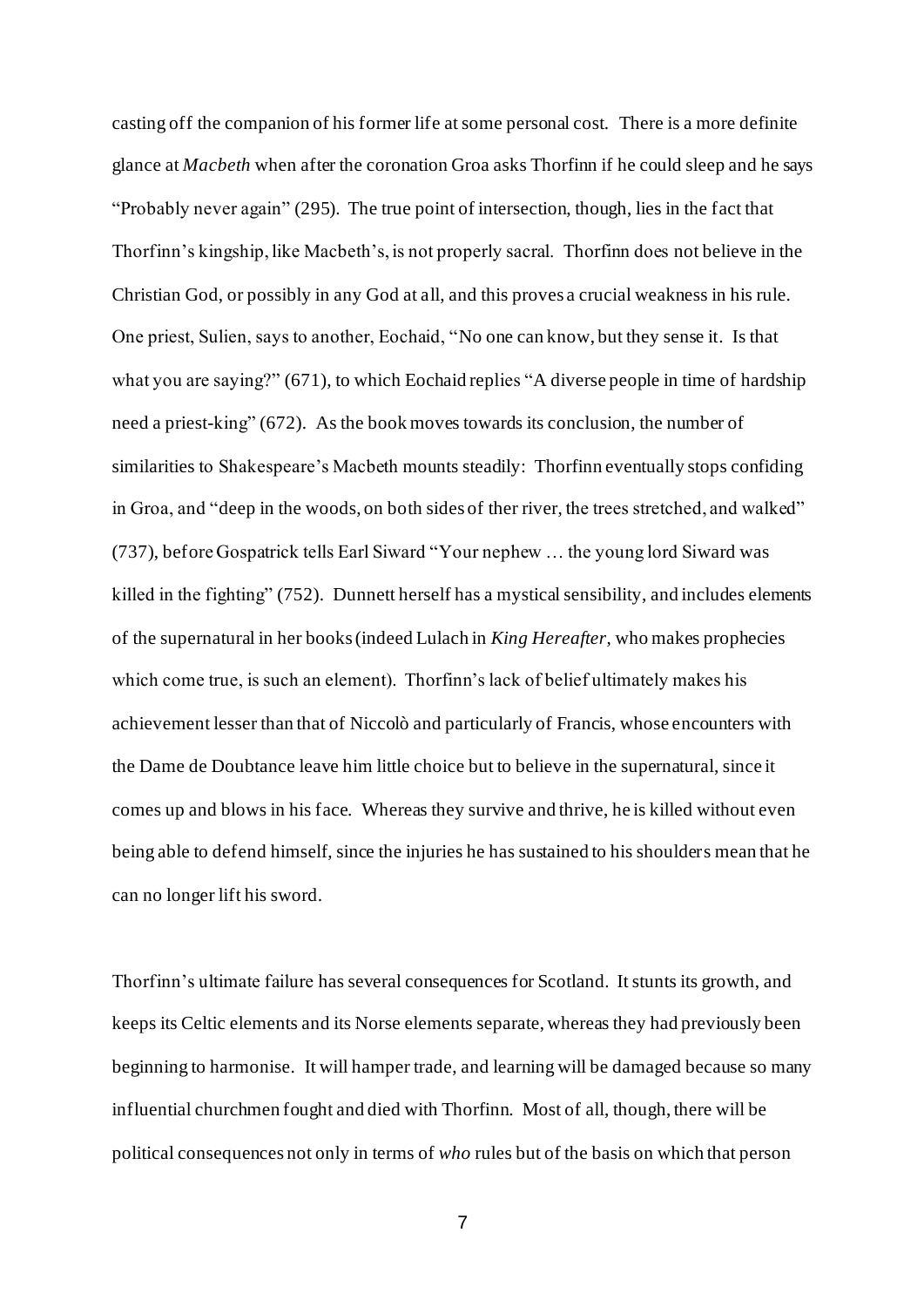rules. The Orkney in which Thorfinn grows up is predicated on a system of power sharing: all the sons of Jarl Sigurd, and their sons after them, rule as joint heirs, as in the Continental system of inheritance where land is divided evenly among all legitimate male children. In mainland Scotland this system did not obtain; however the Celtic principle of tanistry ensured that different branches of families take it in turns to share power, with none permanently excluded. But Thorfinn's maternal grandfather Malcolm, King of Scots, has already begun to challenge this, and the new Malcolm II will do away with it entirely, introducing an anglicised system of inheritance which permanently consolidates power among his own descendants. When Malcolm kills Macbeth, Scotland changes forever, and a principle of equality is replaced by a privileging of primogeniture.

In Susan Fraser King's *Lady Macbeth: A Novel*, too, what is at stake is not only which individual should rule Scotland but what principle should obtain and what it will mean for Scotland's future, since those who opposed Duncan seek to defend the principle of tanistry; William C. Carroll comments that "King, like some other adapters, will transform the murder of Duncan into a patriotic act, intended to free Scotland both from his treachery, and from his weakness and inability to deal with Danish invasions and other subversions on the margins of his kingdom". *Lady Macbeth: A Novel* is obviously indebted to Dunnett, though the author never acknowledges this: Jarl Thorfin Sigurdsson, though here not the same person as Macbeth, is nevertheless an important and recurring character, and the volume concludes with a sample chapter from its sequel, which is called *Queen Hereafter*. Fraser King's book, which is narrated by Lady Macbeth (here called Gruadh, shortened to Rue), also picks up exactly where Dunnett's left off, though her heroine, unlike Dunnett's, does not marry the new king Malcolm. Again, too, we find a Scotland which can offer luxury goods such as oriental silk (1) and whose monks are Culdees (2), and there is a similar response to things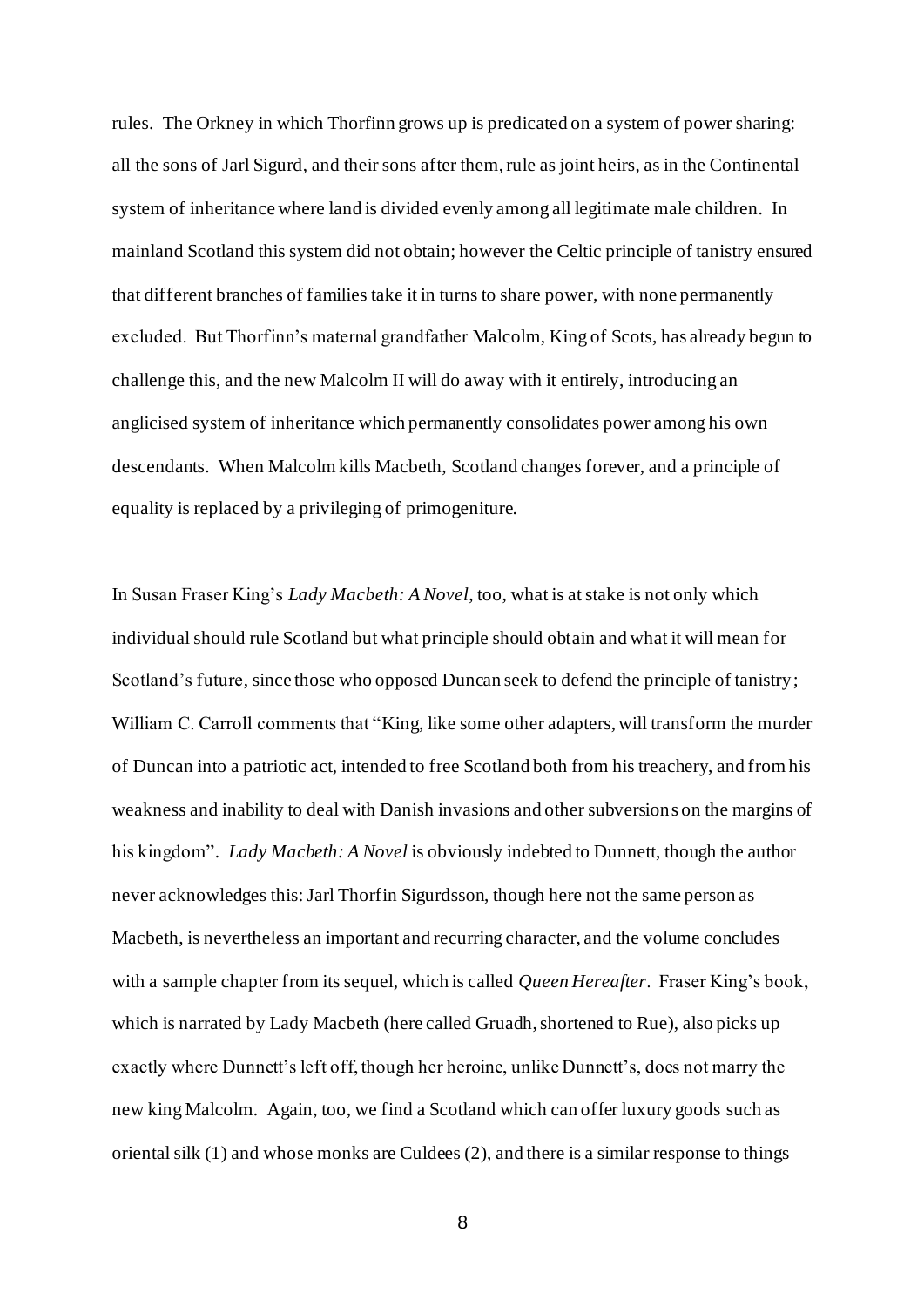seen in museums when the Macbeths play with what are obviously the Isle of Lewis chess pieces (77); we also hear of the Loch Ness Monster (192).

Fraser King's book is not, however, as secure in its deployment of detail as Dunnett's, as we see when Gruadh describes a young Viking as having "Danegeld hair" (14). Danegeld was money paid by English rulers such as Ethelred the Unready to make the Vikings go away, so it is hard to guess what this phrase could mean; it certainly does *not* mean "hair of the colour found in particular areas where the Danes live", since the whole point of Danegeld was that they would *not* come to live in areas that paid it. Throughout the book, though, Fraser King struggles to create a sense of an authentically eleventh century narrative voice. There may be conscious archaisms such as "I deemed" (27), but there is also the grating clumsiness of "we kept no pigs, which were disdained as a food source" (28): if pigs are not eaten in this community, why would a child member of it, with no experience of any other way of life, bother to register the possibility that other people, in other times and countries, might possibly eat them? Gruadh's mother cumbersomely tells her that Macbeth "is not yet fourteen, his majority" (39), a classic instance of a character articulating something purely for the benefit of the reader, and there are inconsistencies such as the fact that when Gruadh first mentions the death of her brother Farquhar she says that he "died of the wounds he took in my defence" (8) whereas later she says that he was beheaded (71), an injury which would not normally be considered a mere wound. At Hallowe'en, people go trick or treating (200) just as if they were in twenty-first century America; Fraser King's own surname is obviously Scots, and there may well be a nod here to the long tradition of emigration (dating back even before the Highland Clearances to James I's deportation of the entire Graham clan to Ireland) which has meant that people in many different parts of the globe can claim Scots ancestry and feel connected to its history and heritage. Actually though the society shown in this book is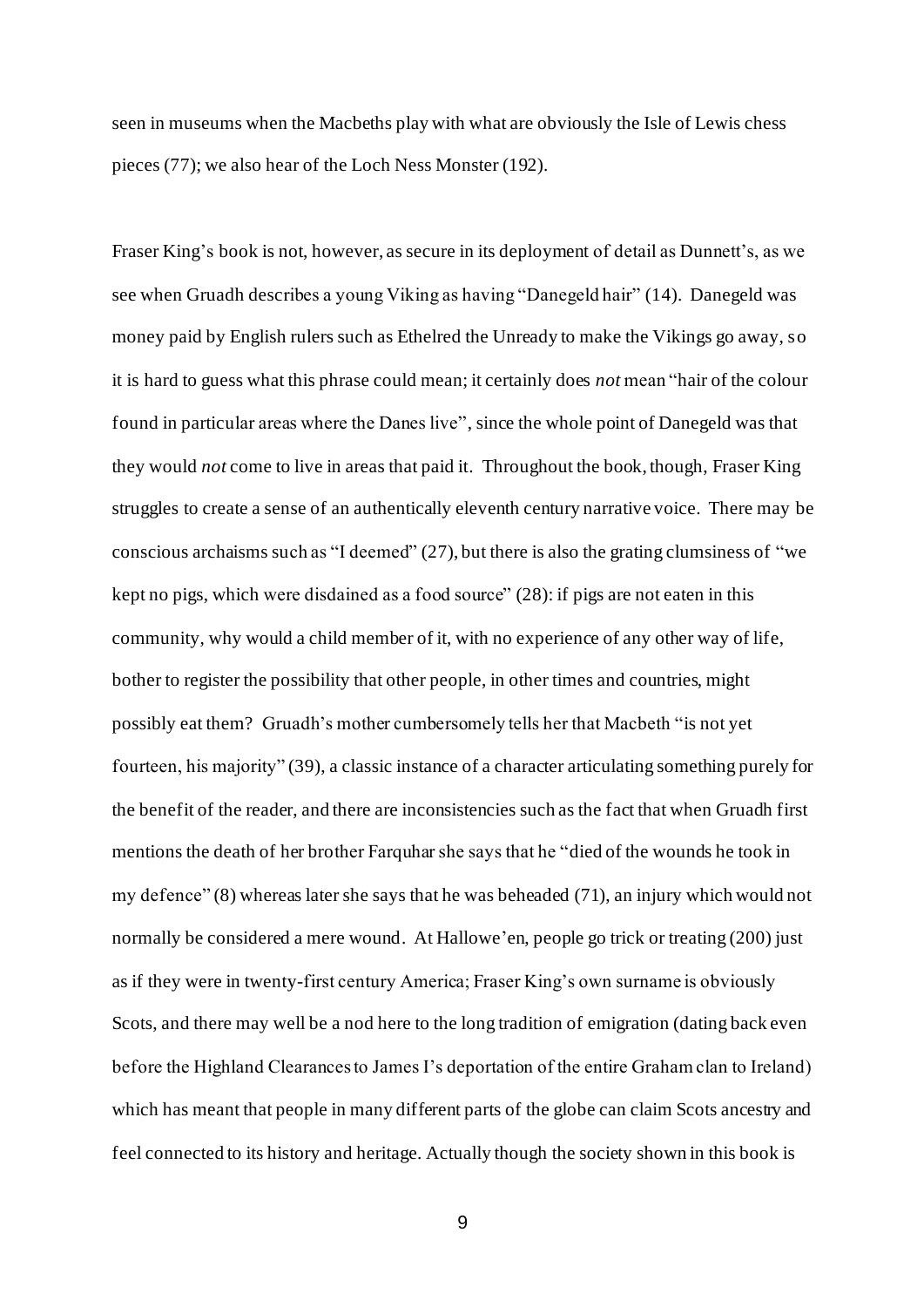one which would have taken the festival of Samhain (the origin of Hallowe'en) very seriously indeed, since it is a world in which Fraser King's Lady Macbeth can say that she knows "more magic than I should admit" (3), and has visions which come true.

Fraser King's Macbeth, like Shakespeare's, is childless; Lady Macbeth has borne him two sons, but both have died in infancy. Although they thus play no part in the novel, the births of those babies are given marked prominence, with a surprising amount of obstretric detail (112-113). This is one of many clear signs that this is a book intended primarily for female readers, who are presumably expected to be interested in details of domestic routine (142) and sympathise with Gruadh's longing for real glass windows (175). There is also a reading guide for book groups, which tend to be made up largely of women. The book's is not a wholly conventional vision of feminity, though, for Gruadh also learns to fight with a sword, something which she achieves by appealing to what she identifies as a long tradition of Celtic warrior women.

Women (or more probably girls) are clearly also the intended audience of Lisa Klein's *Lady Macbeth's Daughter*. Klein's book is unique in making its Macbeth every bit as villainous as Shakespeare's (whose language and actions he follows closely), and Lady Macbeth too is shallow, callous, and self-seeking. The witches, by contrast, are wholly benign, and both they and their protégée Albia, the cast-out daughter of the Macbeths, have genuine magical and prophetic powers. Although the book's treatment of the relationship between the Macbeths themselves is perfunctory, it spends more time on Albia's "feelings" for the woefully undercharacterised Fleance. Albia too learns to swordfight, and in her survivor status has something in common with Perdita: left to die, she has been missing for sixteen years, and Macbeth's reaction when he first sees her is to desire her. Apart from the presence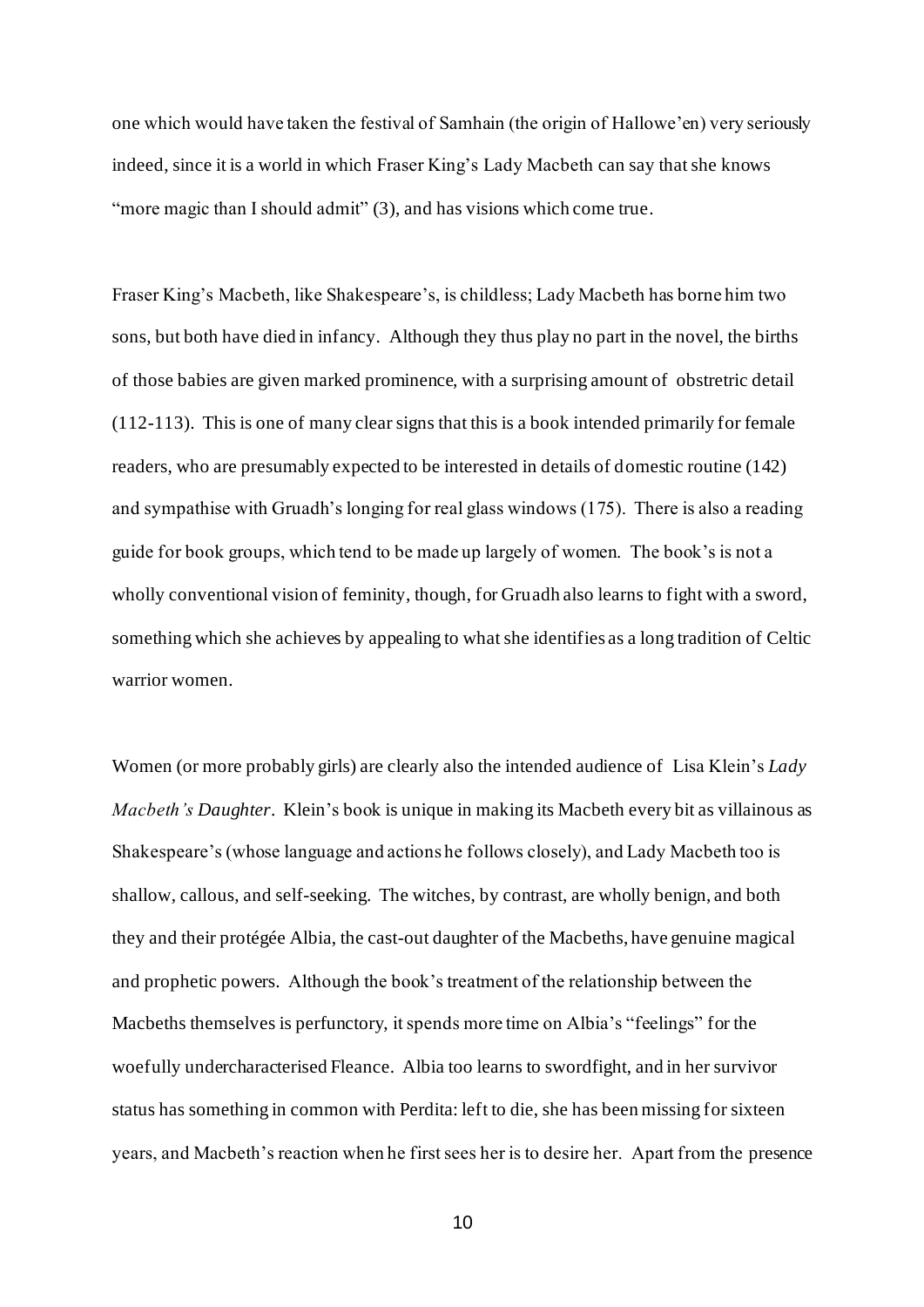of Albia, Klein's book follows *Macbeth* closely, but it also shows signs of other influences. The witch Helwain's insistence that she does not "determine anything … It was not fate", coupled with her explanation that "I see what people plainly desire and I speak it back to them" (166), speak of Harry Potter, specifically Dumbledore's insistence on the importance of choice and the Mirror of Erised, which shows people their heart's desire. When Macbeth on the battlefield discovers that his opponent is female and takes this to be the meaning of the prophecy, we are unmistakably reminded of Eowyn in Peter Jackson's film of *The Return of the King* announcing "I am no man" and killing the Witch King of Angmar. Both Fraser King and Klein thus focus on female empowerment, with the inherently conservative implication that contemporary feminism has its roots in an age-old tradition of "strong women" who will flourish no matter what society does or does not do for them. In a sense, then, the past is not all that different from the present, and Scotland not all that different from America, so it is not surprising that neither of these books has much if anything to say about Scotland's future.

A. J. Hartley and David Hewson's *Macbeth: A Novel* does, though. It was published in 2012, the year in which it was agreed that a referendum on Scottish independence would be held. Hartley and Hewson's book certainly looks at *Macbeth*, but it looks too at what it has meant to be Scottish in the past and also, by implication, glances at what it may mean to be Scottish in the future. In contrast with *King Hereafter*'s pointed differences from Shakespeare, *Macbeth: A Novel* follows him closely. Although Hartley and Hewson say in an Authors' Note that they were resolved "that our book, like a stage production or film of the play, must be a new artistic production in its own right and not simply a slavish 'translation' of Shakespeare's original" (318), a translation is what it often reads like. We are given some of the dialogue of *Macbeth* - "*Sleep tight, Duncan*, he thought. *For this is a knell that summons*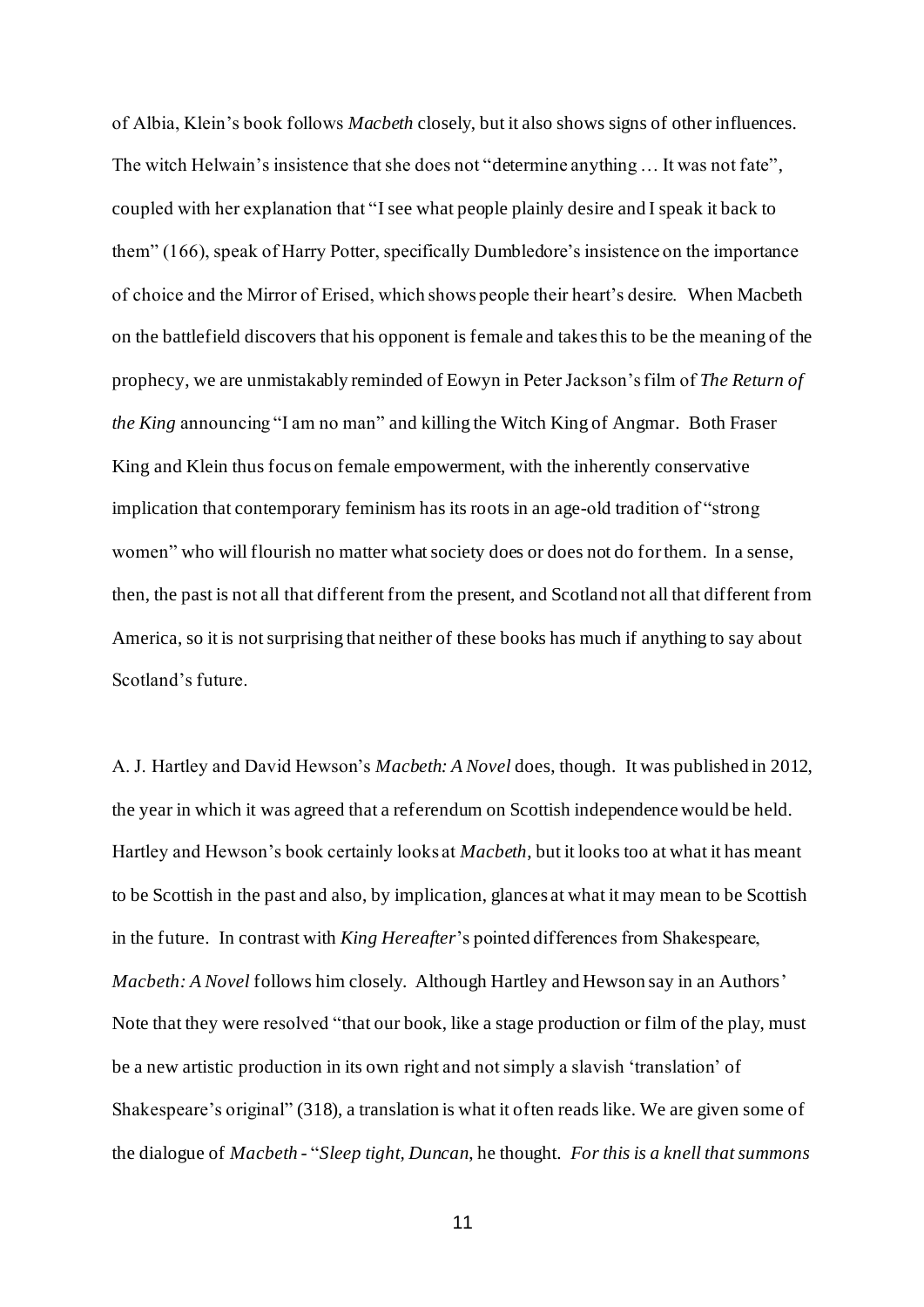*you to heaven or to hell*" (122) - but mainly it is close paraphrase, as when Skena (Lady Macbeth) wishes "Thicken my blood, remove from me the least temptation to remorse or decency" (81), when Duncan thinks "If only there existed a talent to read the heart of a man through his face" (39), or when Macbeth says after Skena's death "I swear I lack the space for mourning" (284). One wonders if the authors had half an eye to the possibility of its being set for students, since some of its passages would in fact make quite a helpful *vade mecum* to the play.

Inevitably, though, Hartley and Hewson's book does not only gloss the original but also introduces new emphases, and one of these is a marked interest in Scotland's history (and by implication in its future). Although *Macbeth* itself is set in an age that may seem sufficiently distant to us, the book offers repeated musings on a Scottish past even further back than that. The youngest of the weird sisters (they are differentiated and the youngest in particular is given something of a character) has a tattoo on her chest, "the magical triquetra of a race now lost to these lands" (2). At Clava "Skena watched as the elders shook their staffs of ash and mistletoe and recited a series of sonorous prayers and incantations in what she took to be the ancient language of the Picts … They said these places were the burial mounds of a lost race so distant none could remember its name or begin to imagine what its people looked like, how they lived, what beliefs they followed" (75). We are told as if it were part of a character's consciousness that "The Romans had reached this far centuries ago, briefly turning the hillock into a puny fort from which they hoped to subdue the northern tribes. When the Picts came back to fight and fight again, the centurions fled, leaving behind a strange altar to a distant Persian god called Mithras, a deity the crude, superstitious tribes came to dread" (162), and collectively the weird sisters are a walking *Golden Bough* who could finish Mr Casaubon's book for him.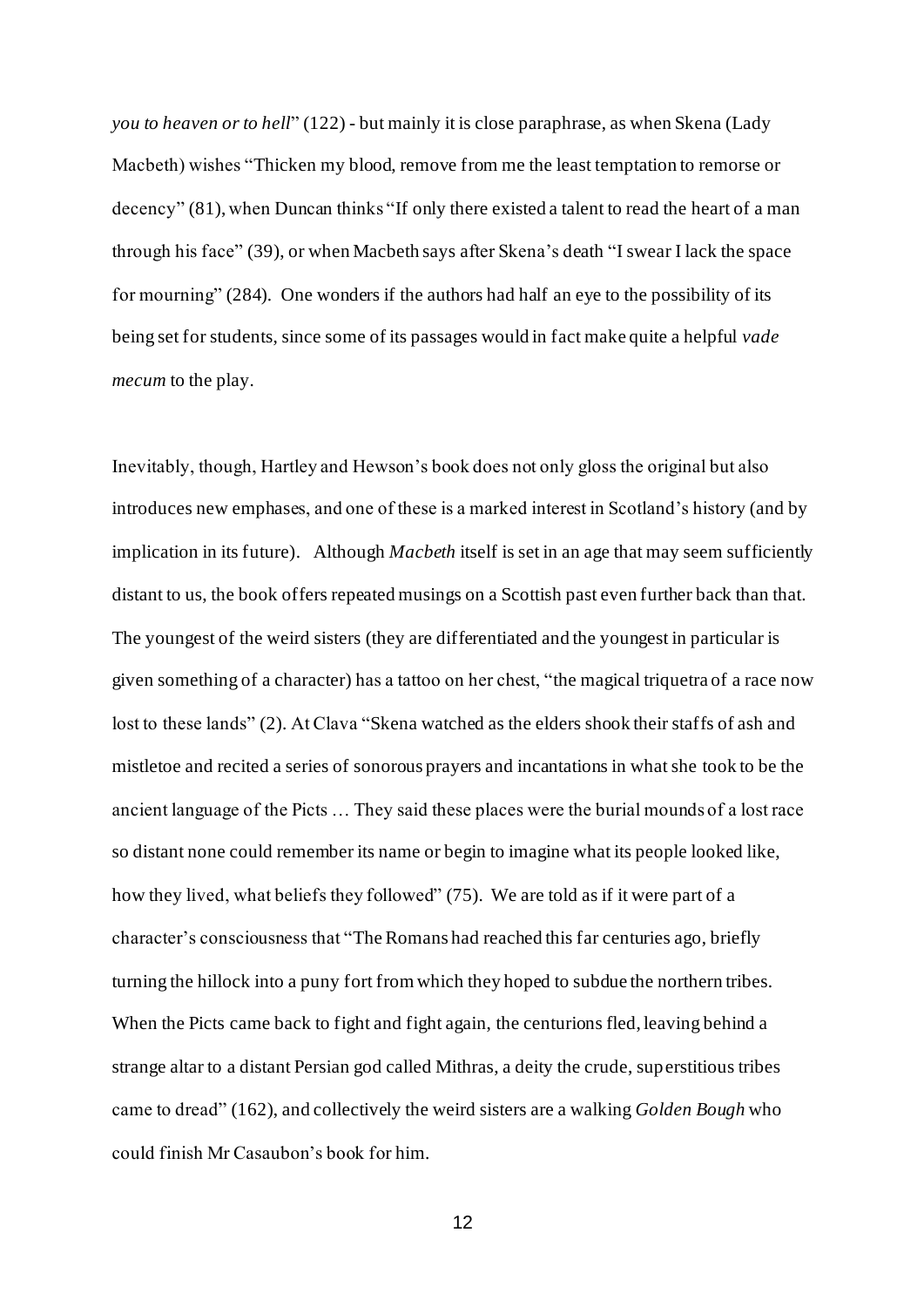This forms part of a wider discussion of Scottish national identities, one which has a distinctively modern flavour. Macbeth's sergeant calls the Scandinavian force "Vikings" (7), terminology which differs from Shakespeare's "Norweyans" but reflects contemporary understandings of the ethnic settlement of the British Isles, and this is reinforced later when the sergeant says "These are no bandits. Sueno, the king of Norway himself, is with them. They mean to stay" (8), evoking even more urgently contemporary fears about migration. Moreover, the sergeant understands the incoming Vikings as a threat to a solid and already firmly established Scottish national identity, and other characters concur. Macbeth says of Macdonwald "He has sold Scotland - our land - to foreign rabble" (11) and of himself that "I serve my country" (18); he asks Macdonwald directly, "What's the reward for the Viking's sword? What portion of our homeland have you promised him? Where's your patriotism there?" (19). That these are questions applicable not only to Scotland in the tenth century but also to Scotland in the twenty-first century is suggested by the reflection that "The Viking wanted a kingdom, one he could run from across the cold North Sea. And that would be Scotland's future, to be nothing more than a vassal state for foreigners" (38) and when the Scots in Malcolm's following wear the saltire (290); indeed the youngest witch says of Scotland "Soon it must choose. The old ways or the new" (79). This is a dichotomy sharply pertinent in the year of the referendum but one utterly foreign to Dunnett, for whom the new is merely a modified version of the old.

In other ways, though, Hartley and Hewson's book has much in common with Dunnett's. Theirs is a Scotland marked by a surprising degree of cosmpolitanism and connection to the fashionable capitals of the European mainland - Duncan has a Spanish concubine and Banquo's wife wears "perfume I bought from a French molly in Edinburgh" (51), while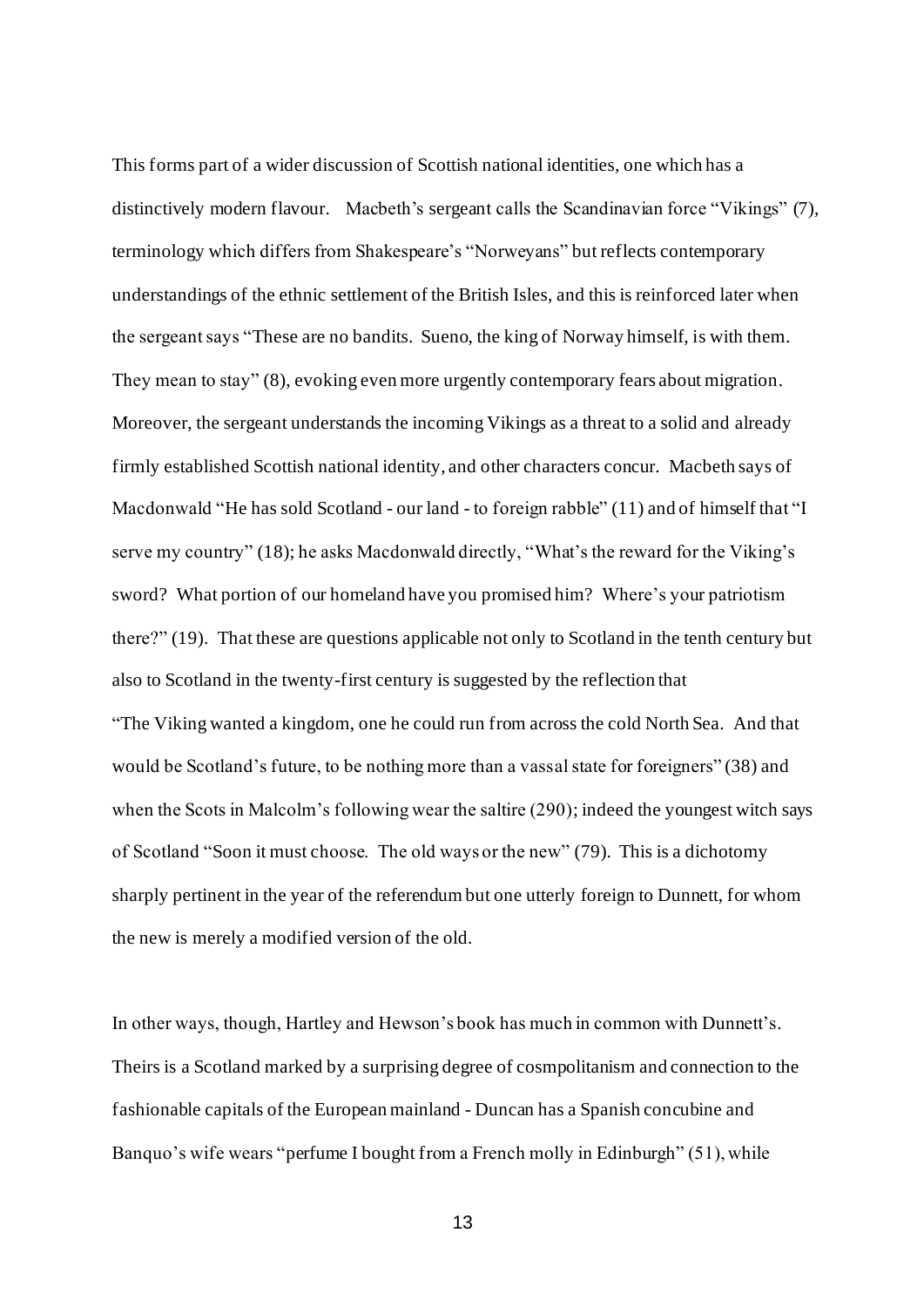Skena wears a "flimsy French-styled gown … beneath the sheets" (69) - and an almost Renaissance standard of education: Macbeth thinks of Achilles (294) and MacDuff delivers a footnote about Caesarean section to a Macbeth who knows all about Caesar (301). In their book too what is at stake is a political future and form of government for Scotland, and in order to sharpen our sense of that, Hartley and Hewson need to stress, as Dunnett did, the idea that Scotland already has a well-established shape, identity, and traditions. Thus Banquo says "I'm guessing we'll have a new prince of Cumberland among us before bed" (94) and Duncan duly fulfils his prophecy by announcing that "we hereby invoke the ancient privilege of Scottish monarchs to name their chosen successor prince of Cumberland" (102): naming a prince of Cumberland is an established rite, recognised by all (it is, in fact, the exact equivalent of the historical Celtic practice of naming a tanist heir). Macbeth is crowned by "a red-hatted cardinal" (163) and has at his disposal "the ancient, comfortable palace of Scone" (168).

Above all Hartley and Hewson's book, like Dunnett's, repeatedly displays a considerably more sophisticated sense of space than one might perhaps expect to find in the eleventh century. At an early stage in the narrative, Macbeth

nodded and looked back to the hill fort around which his men had hunkered down, their eyes on its smoking battlements, set on an expansive crag of gray slate. The Great Glen ran like a diagonal sword slash across the neck of Scotland, from Inverness in the north east to Loch Linnhe in the south.

(7)

This implicitly ascribes to Macbeth the kind of awareness of general geography normally given in our own age only by maps, and the same is true later when we are told that "The size of this new kingdom, which not long before was property of the Norsemen, astonished him"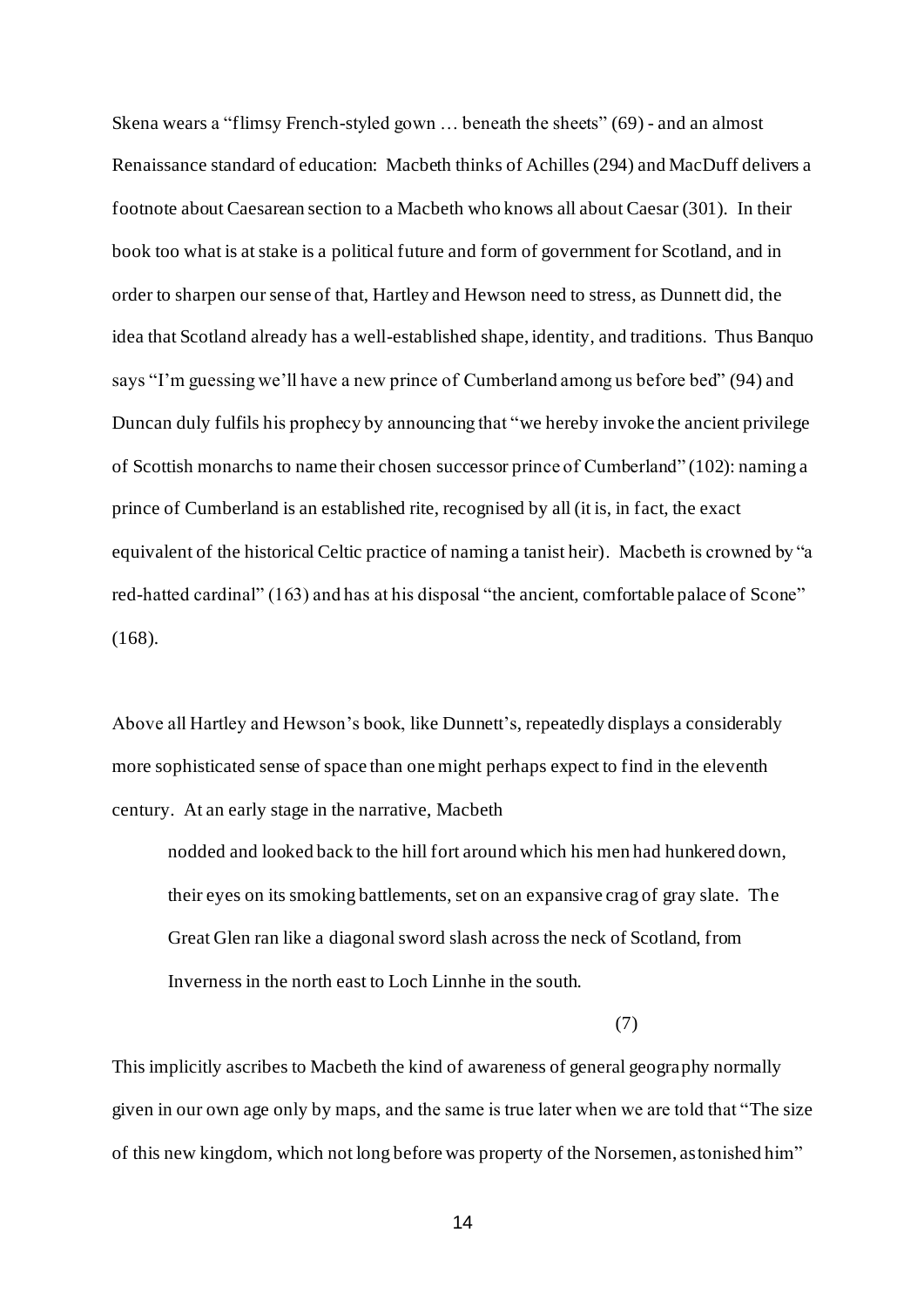(167). As king, Macbeth "found himself staring at maps of places he had barely heard of, towns, regions, and castles he had dismissed as needless when he had been only the thane of Glamis" (235) and

In his mind, he saw his kingdom now, a vast and diverse land of mountain, glen, and pasture, inhospitable coastline, vibrant, prosperous ports. From the English border by the Tweed at Berwick to the contested lands of the far north to which the Vikings still laid claim, the nation stretched before him, daring him to master it.

#### (212)

In effect, he sees what we now think of as Scotland, and it is notable that it is a Scotland that has been comprehensively and accurately mapped: the oldest witch gives Fleance "a map that showed the path all the way down to the lowlands, then out to the coast by the Firth of Forth" (231), recalling Thorfinn saying to Siward "We have drawings. You will be shown them" (663). And England too can be fully apprehended and contextualised: Malcolm thinks of Edward the Confessor "The king was hedged about on all sides by factions, by Wessex and the Mercians, by the Normans across the channel, and by the Northumbrians along the Scottish border" (242). This, like Dunnett's book, is a story not only about Macbeth, but about Scotland.

It is also about what Scotland will become. When Skena goes up onto the top of the castle "Across the river, clear in the moonlight, ran the winding stone path to the lonely windblasted moor of Culloden" (74), clearly glancing forward to the calamitous eighteenthcentury battle which was to a crucial turning point in Scottish history. Other things too are modern. Macbeth declares that "Cawdor, a politician of the court, is not a Highland general" (9); the term "politician" is obviously a highly charged one in the year in which the referendum was agreed, but it is hardly one that a eleventh-century general might be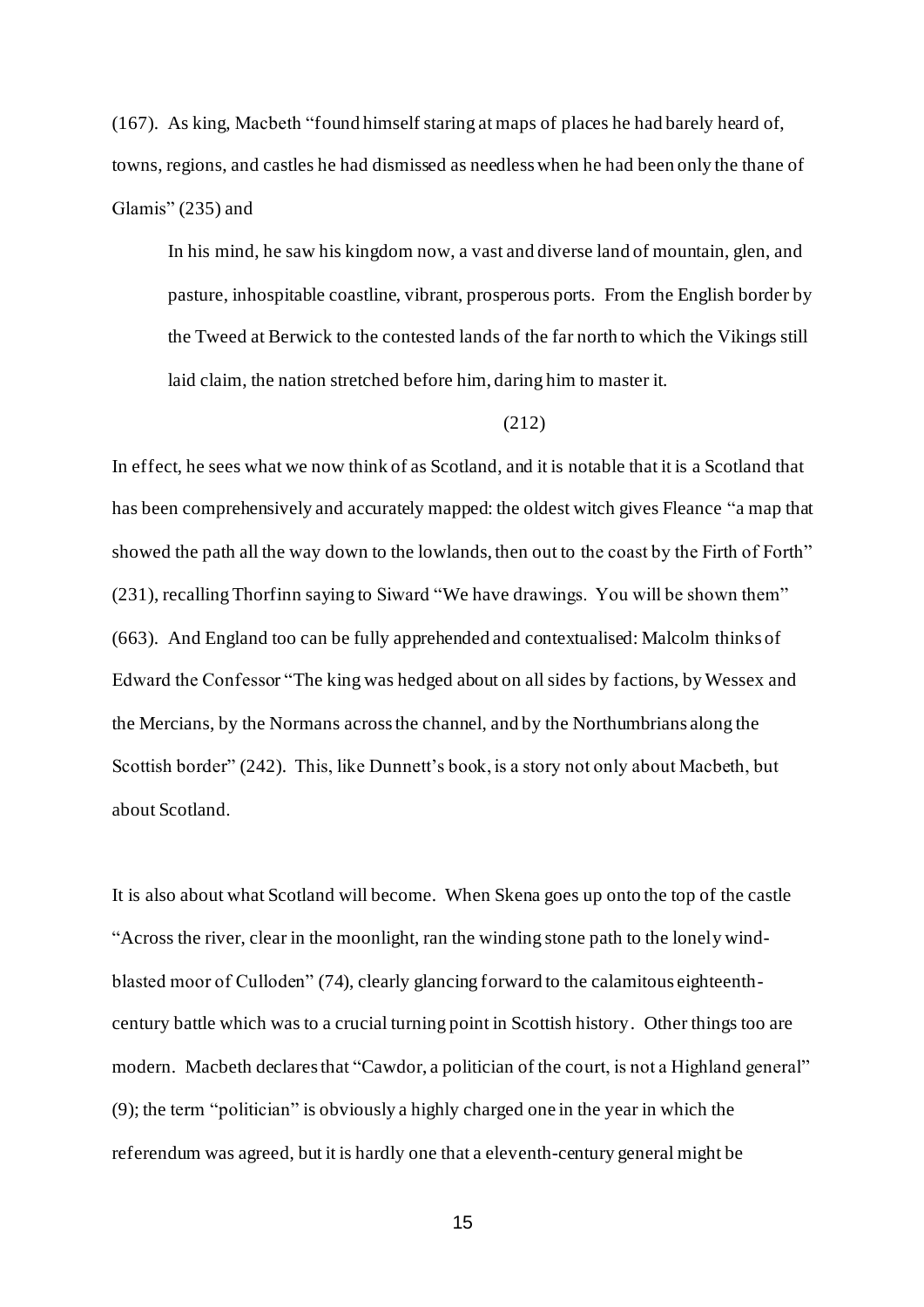considered likely to use. Sometimes there is bleed from other Shakespeare plays, and when this happens it is always from ones set at a rather later period: like Richard III, Duncan pretends to have been praying (24), and Macbeth thinks of the porter "Fergus was his name, a vile thing, but one of his own" (28), echoing *As You Like It*, while a hallowed concept of Shakespearean criticism is nodded to when Skena leaves the castle and feels that "A green world beckoned in the dusk beyond" (270) and again when Macbeth, dying, thinks of "that lustrous great green world beyond" (303); the phrase "the green world" evokes the pastoral comedies, all of which inhabit the Renaissance. Eliot's dictum on Webster is also recalled when the youngest sister says that true magic is "The unmasking of the hidden self below the surface, the skull beneath the skin" (44).

As in Klein's book, there are also hints of the influence of an even later source. While others fight, Duncan eats: "The remains of an entire cock pheasant … stood on a silver plate in front of him. The bird sat heavy in his belly, its grease rank on his hands and face" (21); this recalls John Noble's Denethor in Peter Jackson's *The Return of the King*, eating a fowl while his soldiers (including his son) charge to almost certain death at the hands of Orcs. Malcolm says "us" but corrects it to "you" when Duncan picks him up on it (39-40) just as Gollum corrects Smeagol's use of "for me" to "for us", and the mannish witch proposes to snare a rabbit (45), as Gollum does in Ithilien. Banquo holds the ground while Fleance flees as Gandalf holds the Bridge of Khazad-dûm while the rest of the Fellowship makes good its escape (195), and when the oldest witch is "spiderlike on her black crutches" (216) she perhaps suggests Shelob. Another screen favourite seems to be hinted at when the mannish witch says "We *are* the coming storm, you fool" (55), "the Oncoming Storm" being of course the Daleks' pet name for the Doctor. Connecting the book to modern fantasy in this way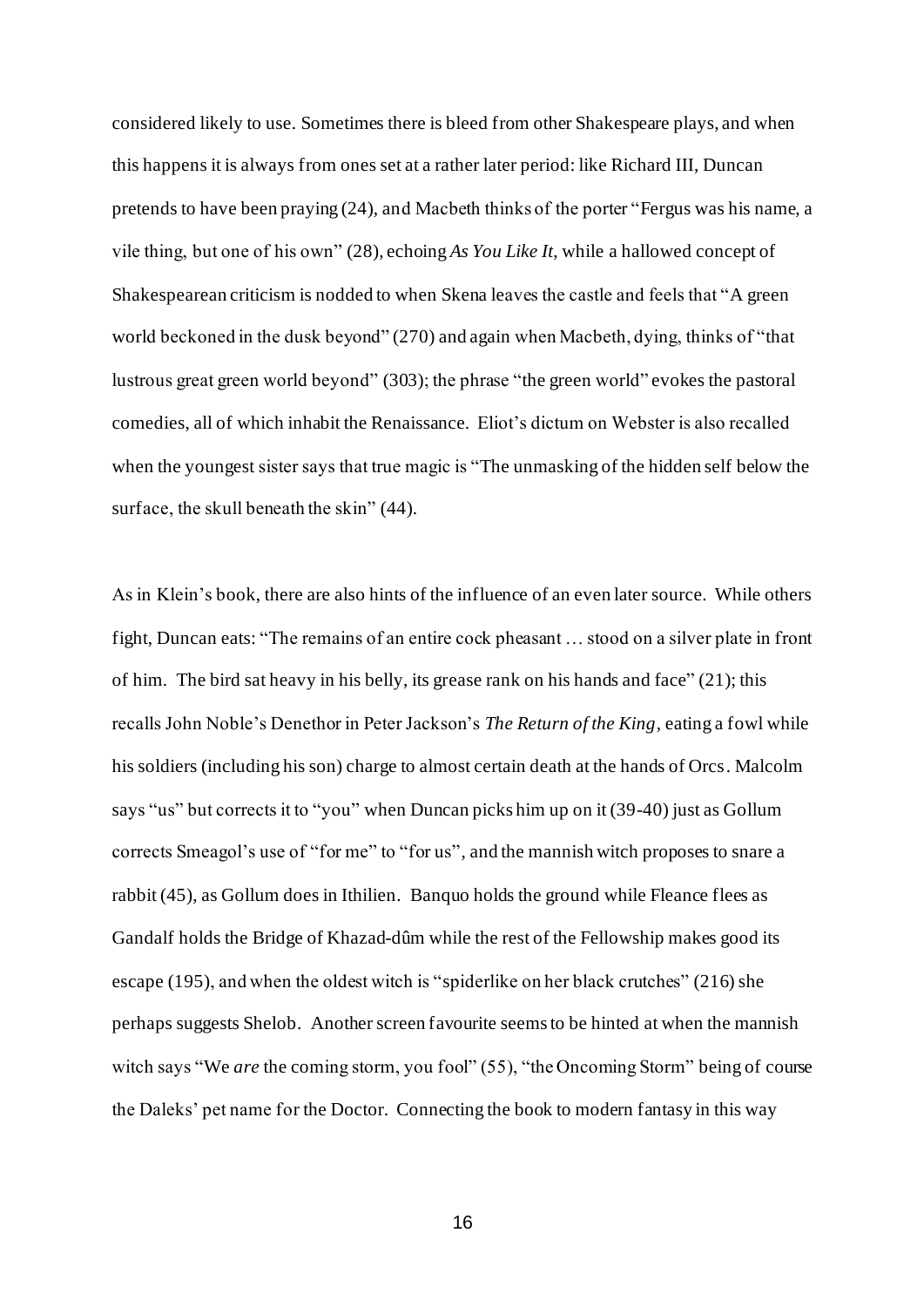serves to increase the sense that the story it tells is not merely about the past, but still resonates in the twenty-first century.

For all these writers, then, Macbeth means some things, and he also needs some things. For two of the books, he needs to have children, and for two of them he needs a map. For Dunnett in particular he needs both these things, because he is both an emblem of Scotland's past and also fundamentally connected to its future, and for Hartley and Hewson too he needs a map because his story is a story about Scotland's position in the world. As for what he means, there may be a range of things. When J. R. R. Tolkien first saw *Macbeth* he was disappointed that the wood did not really move; he redressed that with the Forest of Fangorn, and he also remembered the play when he made the Lord of the Nazgûl unable to be killed by any man. Both *Macbeth: A Novel* and *Lady Macbeth's Daughter* show signs of being influenced in their turn by Peter Jackson's films of *The Lord of the Rings*, and it is particularly apt that Hartley and Hewson's book should home in specifically on the figure of Denethor, for Denethor is of course a steward, and it was the role of steward which lent its name to the Stewart/Stuart dynasty, who ruled Scotland until the death of Queen Anne and whose descendant Queen Elizabeth II is still Queen of Scots as well as Queen of England. The connection thus invites us to consider how Scotland has been stewarded, and while there might not be any king who could return, we could conceivably wonder about the possible advent of a republic, for both *Macbeth: A Novel* and *King Hereafter* are profoundly interested in the question of how and on what principles Scotland should be ruled.

Finally, retelling the story of *Macbeth* means not only engaging with Shakespearean authority but considering more generally the processes of historiography *per se*. Dunnett's Macbeth may fail as Shakespeare's does, but her book does not do what Shakespeare's play does.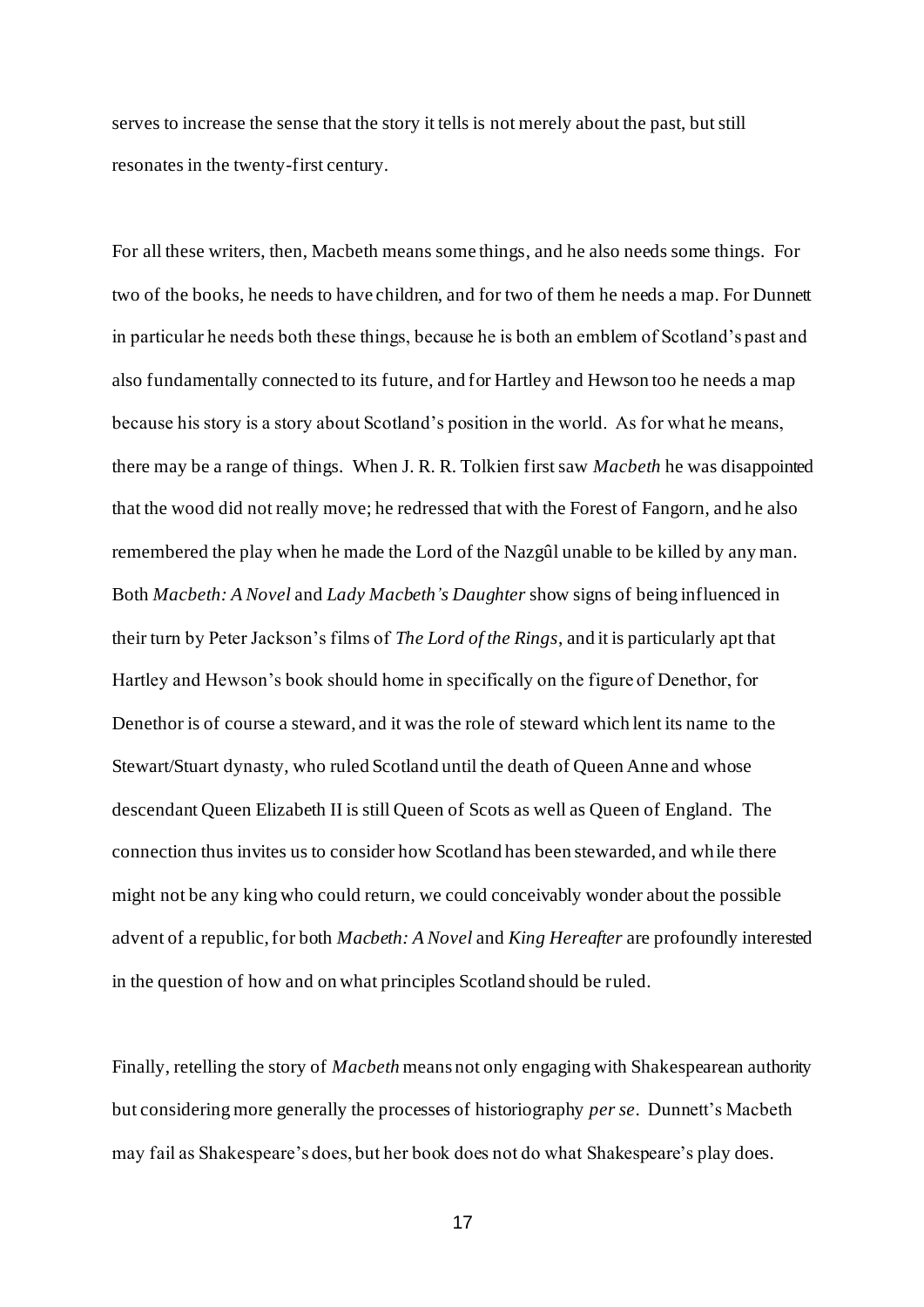When Thorfinn says "You are warning me that my reign will be forgotten", Sulien replies "whatever Lulach may say, men will look back and see a king who strove to build for his people; and although the gales may still blow and the flood come and cover it all, the foundations will stand" (856). In this respect, the book presents its most important cultural work as the rewriting of Macbeth's reign as a period of which Scotland can be proud, and from which it can take inspiration for its future. In Fraser King's novel too there is a concern with telling truth to posterity: the newly widowed Lady Macbeth muses,

From what my advisors say, Malcolm Canmore - *cean mór* in Gaelic, or big head, two words that suit him - will order his clerics to record Macbeth's life. Within those pages, they will seek to ruin his deeds and his name. My husband cannot fight for his reputation now. But I am here, and I know what is true.

(3)

In Hartley and Hewson's case, despite the many Shakespearean echoes in the text, both Scottish society and the book itself appear entirely innocent of *Macbeth*, the play; indeed the witches prophesy that no one will remember Fleance (307), in a moment which perhaps owes something to the first ever episode of *Blackadder* and the witches' comic failure to identify Henry Tudor. Duncan, however, resolves to "speak to a chronicler and turn invention into the artificial truth called history" (22). This of course is what Hartley and Hewson themselves are doing, and what Dorothy Dunnett, Susan Fraser King, and Lisa Klein are also in their own ways also doing, just as Shakespeare did before them, and they are doing it because telling the story of Macbeth is a way of telling a story about Scotland and its place on the map of the world.

#### Lisa Hopkins

#### Sheffield Hallam University